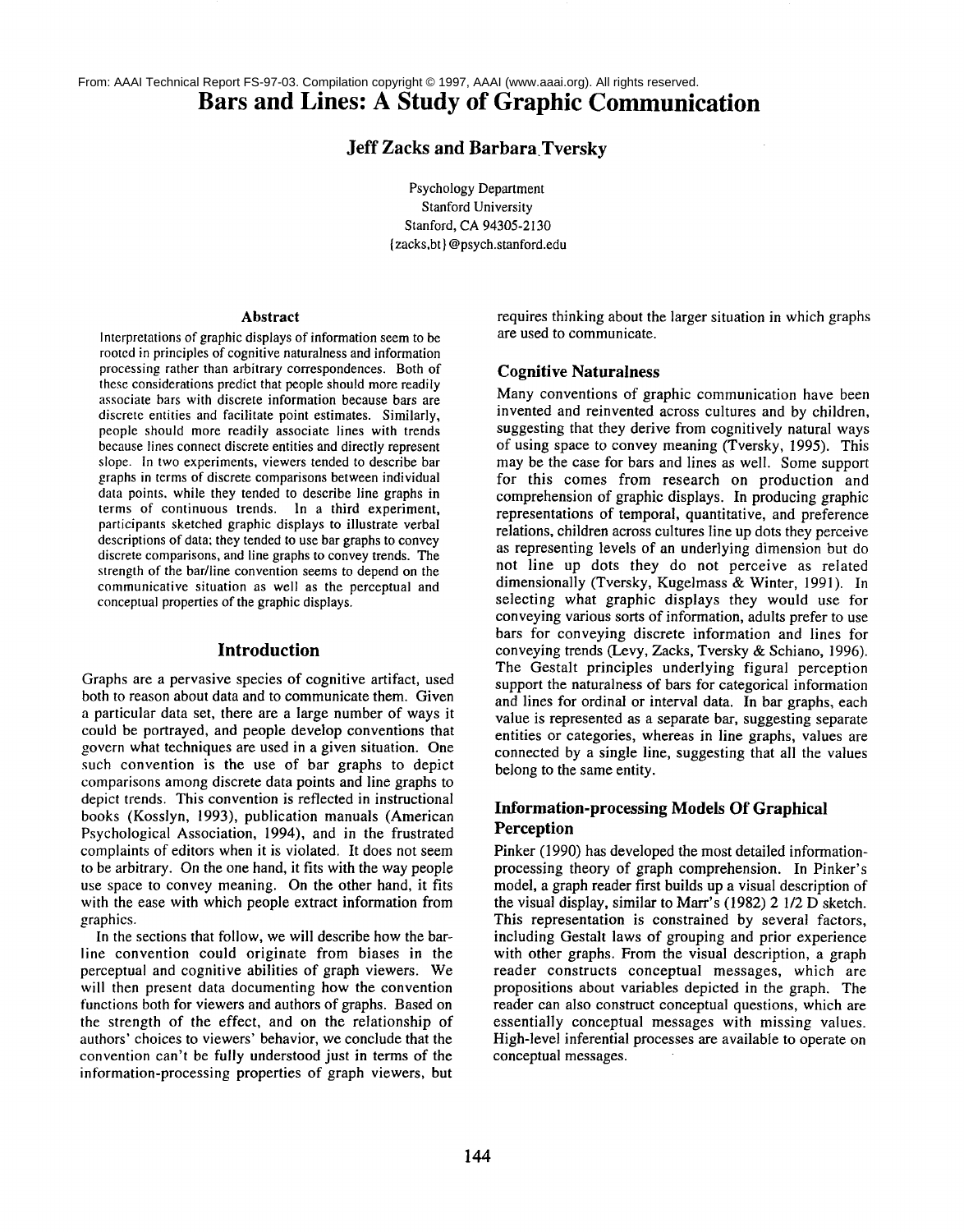Pinker argues, "different types of graphs are not easier or more difficult across the board, but are easier or more difficult depending on the particular class of information that is to be extracted" (1990, p. 11). Based on the theory, Pinker predicts that it should be easier to make discrete comparisons between individual data points from bar graphs and easier to make trend assessments from line  $graphs<sup>1</sup>$  The Gestalt principles again support this prediction. Absolute values are easier to discern when the values are presented separately, as in bars, whereas trends are easier to discern when values are connected, as in lines.

The prediction of an interaction between graph type (bar vs. line) and ease of making discrete comparisons or trend assessments is also supported by empirical results. Simcox (1984, described in Pinker, 1990) found that viewers were faster to make judgments about the absolute value of data points with bar graphs than with line graphs, but faster to make judgments of slope with line graphs than with bar graphs. This pattern held both for a sorting task and a classification task. In related (as yet unpublished) work, we found that viewers were faster to make discrete comparisons from bar graphs than from line graphs. For trend judgments, there was no difference between the two graph types. Interestingly, this pattern held even when the graphs contained only two data points. In this case, the discrete comparison and the trend assessment are formally equivalent (Zacks, Levy, Tversky & Schiano, 1996). Finally, Simkin and Hastie (1987) compared bar graphs (of a type slightly different from that used in our experiments) with pie graphs for discrete comparison judgments and proportion-of-the-whole judgments. They found viewers were more accurate making discrete comparisons with the bar graphs than the pie graphs, while the opposite was true for proportion-of-the-whole judgments. Also, they reported that in a survey, viewers tended to spontaneously describe bar graphs in terms of discrete comparisons, and to describe pie graphs in terms of proportions of the whole.

# **Origins of the Bar-Line Convention**

Together, the theory and results described above suggest that people should be more likely to interpret information presented in bars as deriving from discrete variables and information presented in lines as deriving from continuous underlying variables. This should be evident in the way they describe the depicted relations. Information presented as bar graphs should be described categorically, in terms of discrete comparisons between individual data points, using terms such as "higher," "lower," "greater than," and "less than." On the other hand, information presented as lines should be described as continuous trends between the data

points, using terms like "rising," "falling," "increasing," and "decreasing." The first two experiments examine The first two experiments examine people's spontaneous descriptions of data graphed as bars or lines.

Mirroring the predictions for comprehension of graphics are the predictions for production of graphics. When asked to graphically represent information described categorically, using terms like "greater than," people should produce relatively more bars than lines. When asked to graphically represent information described continuously, using terms like "increases," people should produce relatively more lines than bars. The last experiment examines people's constructions of graphs for representing data described discretely or continuously.

# **Experiment 1**

In the first experiment, we presented participants with simple bar or line graphs and asked them to describe what they saw. We predicted that viewers would be more likely to describe the bar graphs in terms of discrete comparisons between the individual data points. On the other hand, we predicted they would be more likely to describe the line graphs in terms of continuous trends.

### **Method**

Participants. 69 Stanford University undergraduates participated in this experiment to partially fulfill a course requirement.

Stimuli **and procedure.** Simple graphs were drawn of a two-point data set. The two points were always drawn so as to be appreciably different; which point was higher was counterbalanced across viewers. The horizontal axis was labeled "X" and the vertical axis was labeled "Y." The data point on the left was labeled "A," and the one on the right labeled "B." One critical factor was manipulated: viewers either saw a version of the graph drawn as a bar graph or as a line graph. Examples of the stimuli are shown in Figure 1.

Below each graph was the instruction: "Please describe in a sentence what is shown in the graph above:". The graph and instructions took up half a page; the other half was printed with another unrelated question about graphs. The graphs were printed on 8.5" x 11" paper and distributed as part of a packet of questionnaires. (A note: though equal numbers of each version of the graph were distributed, not all the questionnaire packets were fully completed, so the numbers of participants viewing each graph version was not equal. The same was true for the two studies described below.)

<sup>&</sup>lt;sup>1</sup> Graphical perception, including the comprehension of trends and discrete comparisons from line and bar graphs, has also been modeled quantitatively by Lohse (1993). However, specific predictions about the interaction of graph type (bar vs. line) and task were not reported.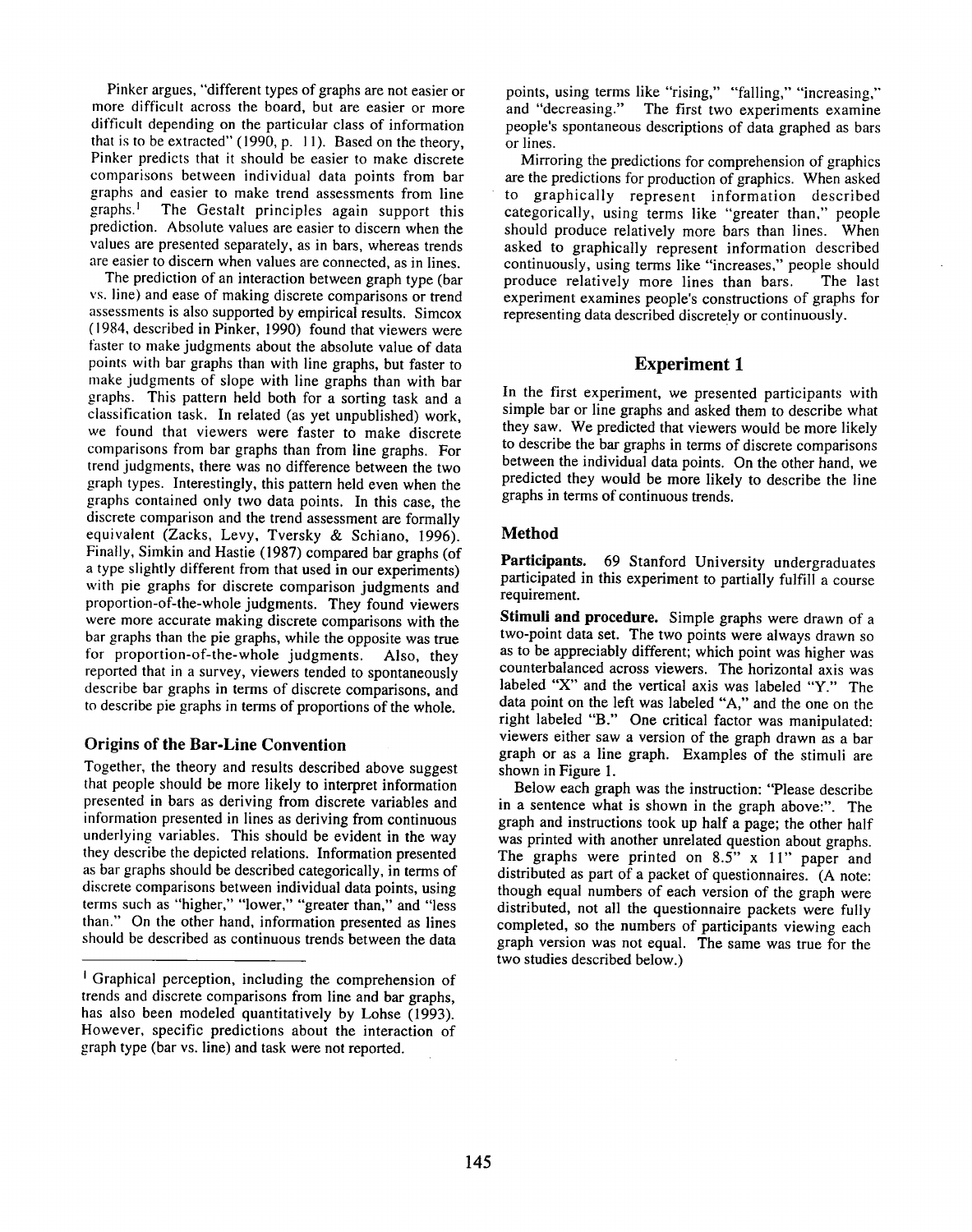

Figure 1: Examples of the bar and line graph stimuli used in Experiment I.

#### Results

Three judges (the first author and two judges who were naive to the hypotheses and blind to the conditions) classified each response as either a "discrete comparison" between the two points or a "trend assessment". Their instructions were:

"Classify the way the sentence characterizes the data as a comparison or a trend description. Comparisons use terms like more/less, more/fewer, higher/lower, larger/smaller, stronger/weaker; they tend to refer to discrete values. Trend descriptions use terms like function, relationship, correlation, varies, trend; the tend to refer to continuous changes in the variables. Not all the sentences will have unambiguous assignments; use your judgment. "

All three judges agreed on 59 of the 69 responses. For those 59 responses, every bar graph was described with a discrete comparison and every line graph was describe with a trend assessment,  $\chi^2(1) = 54.9$ , p < .001. Table 1 shows this pattern.

|                     | Bar graph | Line graph |
|---------------------|-----------|------------|
| Discrete comparison | 24        |            |
| Trend assessment    |           | 35         |

Table **1:** Frequency of data characterization responses as **a** function of graph type.

The particular content of the responses was quite variable. Most respondents provided conceptual descriptions of the relationship between the data point A and B, but some gave physical characterizations of the graph, and others invented fictional situations to explain the data. The following are three typical "discrete comparison" responses, and-three typical "trend assessment" responses:

Discrete comparisons:

"Y is greater in a than B"

"A is a larger Y quantity than B"

"B is bought more often than A"

Trend assessments:

- "A line, drawn on the XY plane, descending from A to B along the X axis"
	- "As x increases in value y increases"

"As X increases, Y decreases"

To summarize, the deployment of the bar-line convention had an unambiguous affect on the disposition of the readers to respond. When they saw bar graphs, they described discrete contrasts in the data; when they saw line graphs, they described trends.

# **Experiment 2**

Experiment 1 demonstrated the existence of a bar-line convention effect on conceptual structure. Is this effect a "hot house" laboratory phenomenon, or does it reflect processes that have real impact on our interactions in the world? One way to get at this question is to add a salient source of real-world variation in conceptual structure and check to see that the bar-line convention effect holds up. Experiment 2 did this by manipulating the conceptual domain of the graph along with the graph type. The dependent variable was always continuous (height). For the independent variable, the discrete conceptual domain of gender was contrasted with the continuous domain of age. This produced situations in which the bar-line convention conflicted with the content of the data. Most interesting is the case where line graphs were used with gender as the conceptual domain. Here the convention implies that a continuous trend is being depicted, but the domain is clearly discrete. In this situation, how will people describe the graph?

# **Method**

Participants. 106 Stanford University undergraduates participated in this experiment to partially fulfill a course requirement.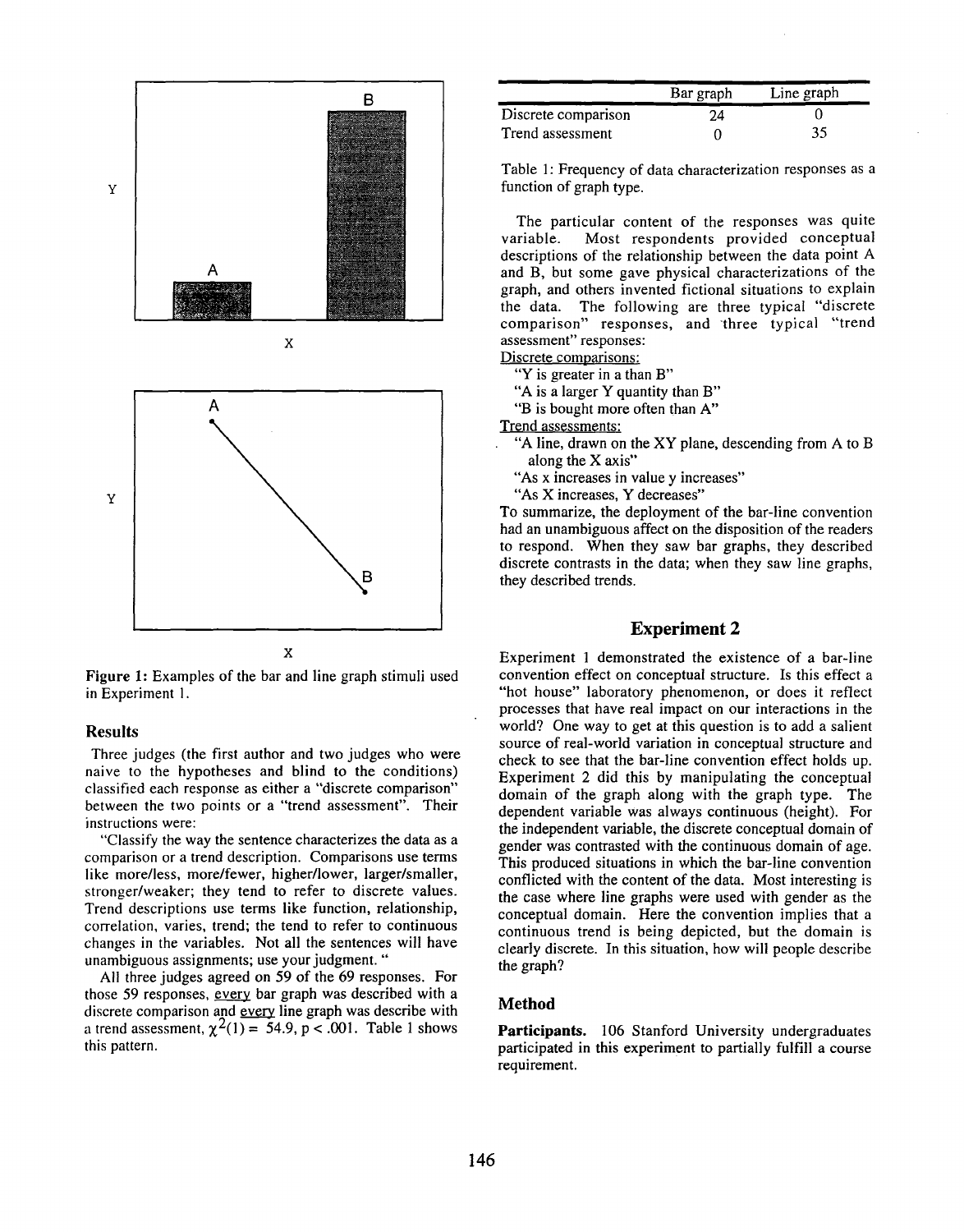

Figure 2: Examples of the bar and line graph stimuli, and the continuous and discrete conceptual domains used in Experiment 2.

Stimuli and procedure. The stimuli were quite similar to those used in Experiment 1. Simple graphs were drawn of a two-point data set. The two points were always drawn so as to be appreciably different; the second point was always higher than the first.

In this experiment, two factors were manipulated. As in Experiment I, viewers either saw a version of the graph drawn as a bar graph or as a line graph. Also, the conceptual domain of the data was manipulated by varying the labeling of the points and axes. Two domains were selected such that the dependent variable could be held constant while the nature of the independent variable was manipulated. In one version (the "gender" domain), the two points were labeled "Female" and "Male." In the other version, (the "age" domain) the points were labeled "10 year-olds" and "12-year-olds." The vertical axis was always labeled "Height (inches)." In the first version, the two labels identified (more-or-less) discrete categories; thus the labels denoted a discrete conceptual domain. For the second version the labels denoted a continuous variable, age, and therefore a continuous conceptual

domain. To summarize, a given graph stimulus was either associated with a discrete or continuous conceptual domain, and either was drawn as a bar graph or line graph. Examples of the stimuli are shown in Figure 2.

In the previous experiment, it had been noted that a minority of the responses did not describe the data shown by the graph. Several described the physical appearance of the figure, and several created fictional explanations of the depicted data. To reduce the number of these types of responses, the instructions were changed slightly. Below each graph was the instruction: "Please describe in a sentence the relationship shown in this graph:" (rather than simply asking for a description of what is shown). The graph and instructions took up half a page; the other half was printed with another unrelated question about graphs. The graphs were printed on 8.5" x 11" paper and distributed as part of a packet of questionnaires.

# Results

Because there was good agreement among the judges about the graph descriptions in Experiment 1,only the first author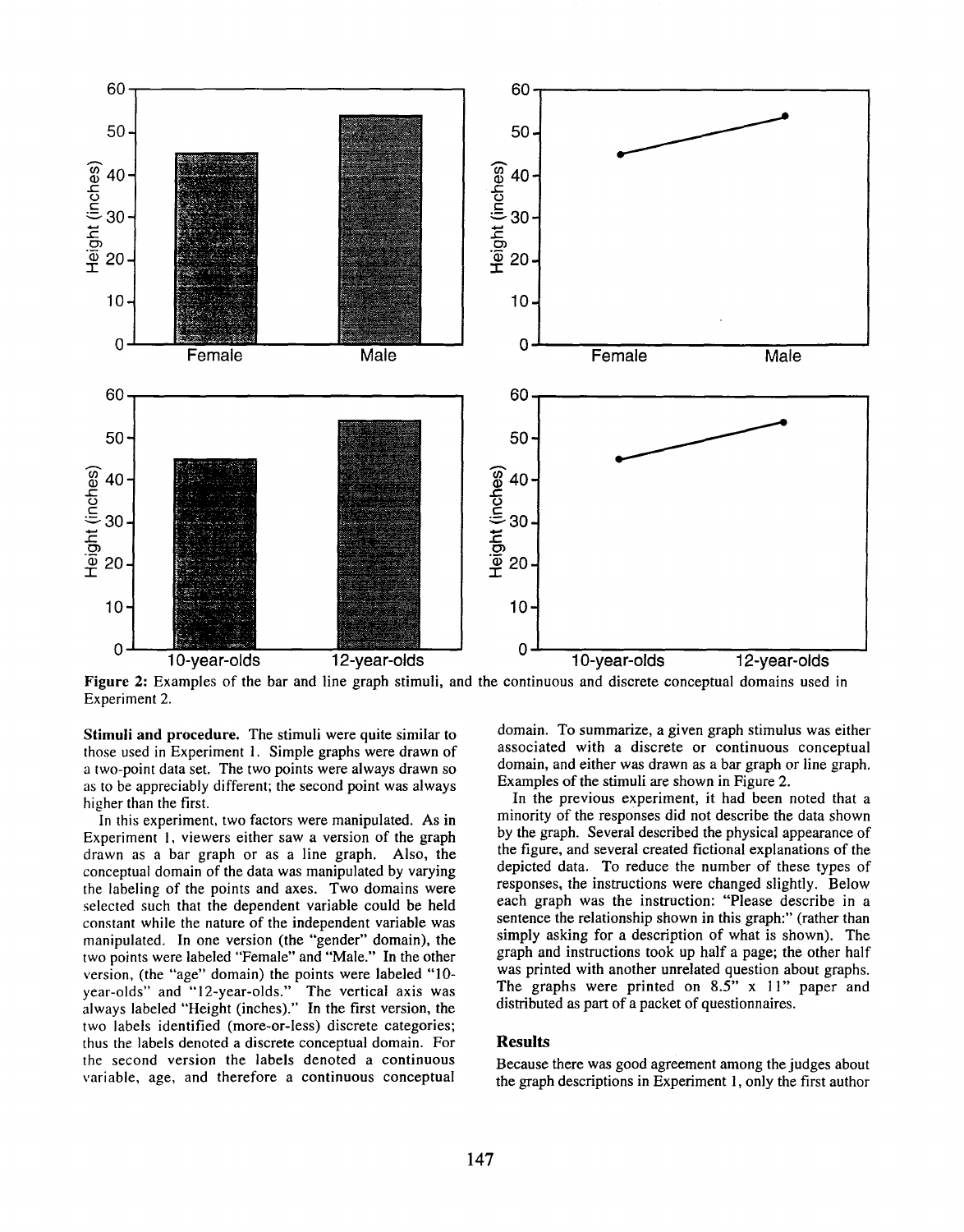|                     | Gender (discrete domain) |            | Age (continuous domain) |            |
|---------------------|--------------------------|------------|-------------------------|------------|
|                     | Bar graph                | Line graph | Bar graph               | Line graph |
| Discrete comparison | 28                       |            |                         |            |
| Trend assessment    |                          |            |                         | 14         |

Table 2: Frequency of data characterization responses as a function of graph type (bar graph or line graph) and conceptual domain (gender or age).

rated the descriptions. During rating, he was blind to the type of graph presented.

Effects of graph type and conceptual domain on viewers' propensity to make a discrete comparison or a continuous trend assessment were investigated by fitting log-linear models. We tested the effect of a factor by comparing the simplest model that contained its interaction with the dependent variable (description type) with a model with that interaction removed. In each case, we estimated both Pearson's  $\chi^2$  and the likelihood ratio  $\chi^2$ , and report the more conservative of the two (which in this case was always Pearson's  $\chi^2$ ).

Both the graph type and the conceptual domain exerted effects on viewers' descriptions of the graphs (see Table 2). As in Experiment 1, participants were more likely to use a discrete comparison for a bar graph than for a line graph, and more likely to make a trend assessment for a line graph than a bar graph,  $\chi^2(1) = 21.5$ , p < .001. Also, participants were more likely to make a discrete comparison when the conceptual domain was gender, and more likely to use a trend judgment when the conceptual domain was age,  $\chi^2(1) = 14.3$ , p < .001. (We should be somewhat skeptical of the accuracy of the  $\chi^2$ approximation, given that one of the cells in Table 2 contains a zero. As a check, we performed an analysis in which we collapsed over graph type and domain in turn and computed  $\chi^2$  tests of independence; it gave the same results.)

Responses were in general less variable than those in the first experiment. Descriptions were usually of the depicted variables, with few physical characterizations or fictional stories. Examples of the discrete comparisons and trend assessments follow.

Discrete comparisons:

"Male's height is higher than that of female's"

"The average male is taller than the average female."

"Twelve yr. olds are taller than 10 yr olds."

Trend assessments:

- "The graph shows a positive correlation between a child's increases in age and height between the ages of 10 and 12."
- "Height increases with age. (from about 46 inches at 10 to 55 inches at 12)"
- "The more male a person is, the taller he/she is"

The last example deserves particular comment. The fact that some participants were willing to use a continuous trend assessment to describe a domain that was clearly discrete illustrates the power of the bar-line convention. (3 of the 25 participants who saw that stimulus gave such a response.) Comparing the odds ratios for the two effects (15.4 for graph type, 7.2 for domain) shows that the effect of graph type was about twice as big as that of conceptual domain. This indicates that the biasing effect of graph type is something to be reckoned with even in more "ecologically valid" situations.

The effect of conceptual domain on qualitative descriptions agrees well with research showing that manipulating the conceptual domain can lead to quantitative distortion in the perception of graphs. In one experiment, Tversky and Schiano (1989) showed that labeling a figure as a graph led to distortion of a diagonal line, while labeling the same figure as a map did not.

### Experiment 3

The two previous experiments showed that the bar-line convention systematically influenced readers' conceptual understanding of a graph. If readers are sensitive to this convention, are authors as well? Experiment 3 was designed to answer this question.

#### **Method**

**Participants.** 99 Stanford University undergraduates participated in this experiment to partially fulfill a course requirement.

**Stimuli and** procedure. The stimuli for this experiment were essentially the inverse of those used in the previous experiment. Participants were given a description of a data pattern together with a frame for a graph, and asked to draw a graph. The conceptual domain and the labeling of the frames was just as it had been in Experiment 2. In one version (the "gender" domain), the two points were labeled "Female" and "Male." In the other version, (the "age" domain) the points were labeled "10-year-olds" and "12 year-olds." The vertical axis was always labeled "Height (inches)". The descriptions were either discrete continuous. The discrete descriptions were: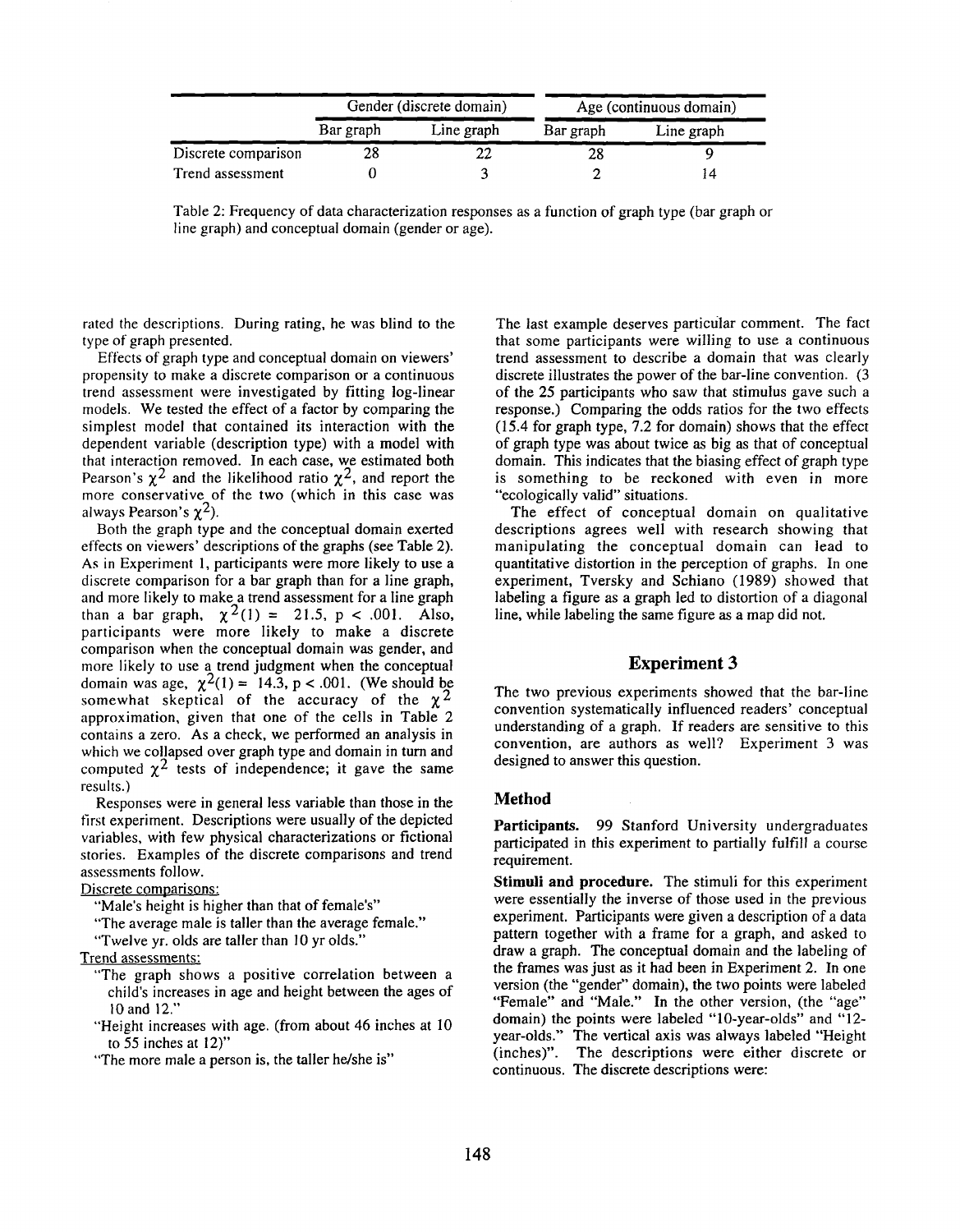|            | Gender (discrete domain) |                      | Age (continuous domain) |                      |
|------------|--------------------------|----------------------|-------------------------|----------------------|
|            | Discrete<br>description  | Trend<br>description | Discrete<br>description | Trend<br>description |
| Bar graph  | 14                       |                      |                         |                      |
| Line graph |                          |                      | 14                      | 24                   |

Table 3: Frequency of graph type drawn as a function of description type and conceptual domain.

"In the frame above, draw a graph that depicts the following relationship:

Height for males is greater than for females."

or,

"Height for 12-year-olds is greater than for 10-yearolds."

The continuous descriptions were:

"In the frame above, draw a graph that depicts the following relationship:

Height increases from females to males."

Or,

"Height increases from 10-year-olds to 12-year-olds."

The graph and instructions took up half a page; the other half was printed with another unrelated question about graphs. The graphs were printed on 8.5" x I I" paper and distributed as part of a packet of questionnaires.

#### Results

Of the 99 forms that were returned, most of the drawings were line graphs (57) or bar graphs (32). Of the remaining 10, 6 could be described as scatter plots. Only the bar graph and line graph responses were analyzed further.

We analyzed the data in the same fashion as for Experiment 2, by fitting log-linear models to test differences in goodness-of-fit. Again, the presence of an empty cell in the frequency table is problematic for the  $\chi^2$ approximations. As a check, we again computed  $\chi^2$  tests of independence, which gave the same results as the loglinear analysis reported below.

The results of Experiment 3 mirror those of the previous experiments. Given a discrete description, participants tended to draw bar graphs; given a continuous description, they tended to draw line graphs,  $\chi^2(1) = 15.3$ , p < .001. Also, they were more likely to use a bar graph for the discrete conceptual domain and more likely to use a line graph for the continuous domain,  $\chi^2(1) = 9.83$ , p = .002. The data are given in Table 3.

These results show that creators of graphs are sensitive to the bar-line convention in a fashion that parallels that of readers. Also mirroring the results of Experiment 2, the effect of description type was more powerful (odds ratio  $=$ 6.61) than that of domain (odds ratio  $= 3.82$ ), suggesting that the convention exerts a significant influence in realworld situations.

# **Discussion**

In two experiments, participants wrote descriptions of relations portrayed in bar or line graphs. There was a strong tendency to describe data portrayed as bars discretely, for example, "A is higher than B," and to describe data portrayed as lines in terms of trends, for example, "X increases from A to B." The second experiment also examined effects of discrete or continuous variables in the data. The influence of graphic display was far greater than that of the underlying variable. In a third experiment, participants were given the reverse task. Given relations described discretely or continuously, they were asked to construct graphic displays. There was a strong tendency to portray discrete descriptions as bars and continuous descriptions as lines.

Thus, people's comprehension and production of graphs conform to the principles of cognitive naturalness and information processing ease discussed in the introduction. They also correspond to graphic convention. Where do graphic conventions like the bar-line convention come from? It seems likely that they originate in these same perceptual and cognitive propensities. However, it seems unlikely that the perceptual-cognitive biases alone could give rise to the striking effects observed here. The differences in ease of information extraction between bar and line graphs are small (Zacks et al., 1996) as are the effects of cognitive naturalness (Tversky et al., 1991).

We believe that small perceptual-cognitive biases are parlayed into large effects due to positive feedback exerted by communicative convention. Conforming to the biases would initially make graphic communications more readily understood and the information in them more easily extracted. Once a disposition to privilege a given relationship between graphic displays and conceptual messages is exploited by authors, viewers can rely on that regularity. This further enhances the disposition and thereby its use. This process can be likened to the way speech conventions develop in a community of users (Clark, 1996).